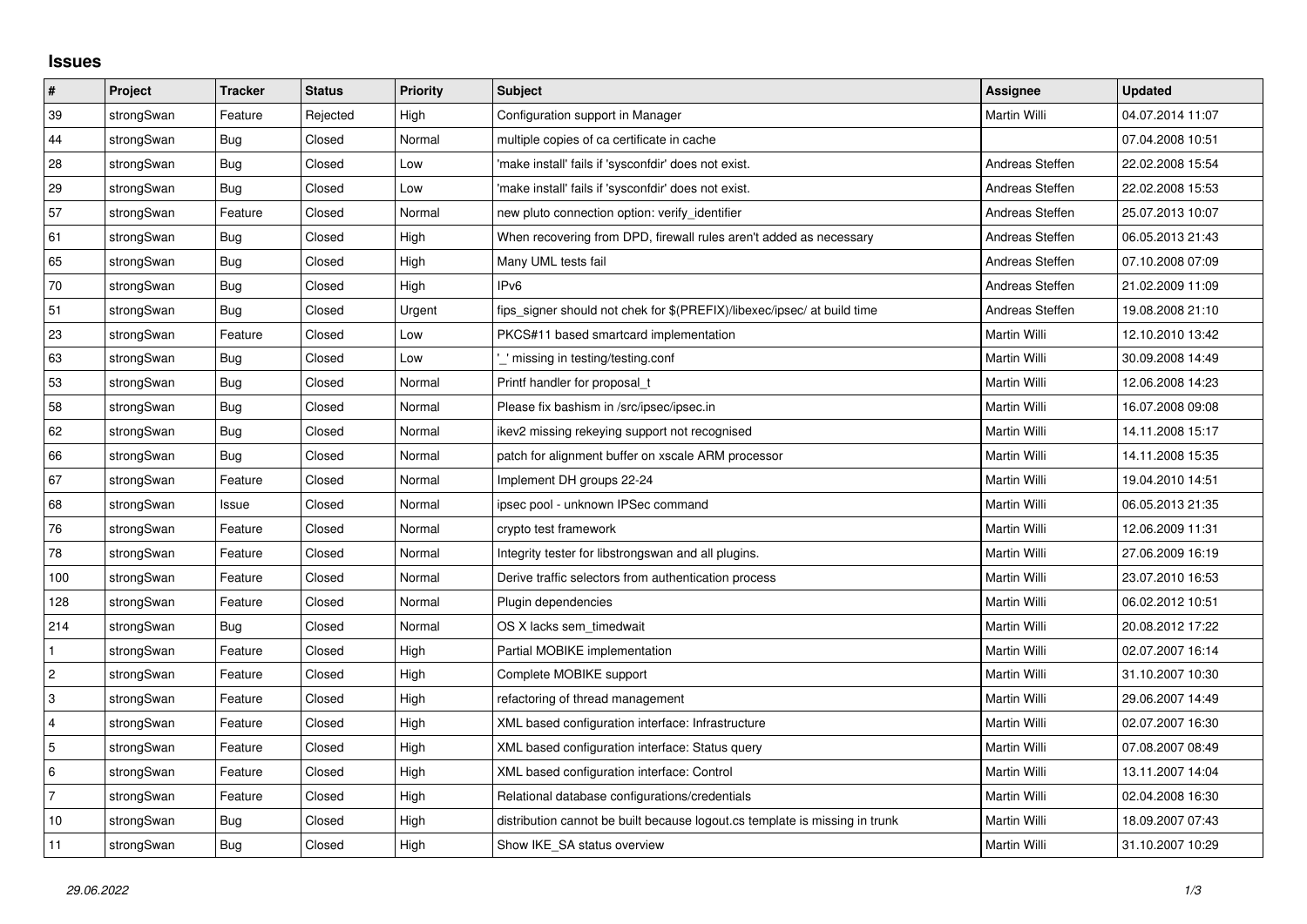| ∦  | Project    | <b>Tracker</b> | <b>Status</b> | <b>Priority</b> | <b>Subject</b>                                                 | Assignee            | <b>Updated</b>   |
|----|------------|----------------|---------------|-----------------|----------------------------------------------------------------|---------------------|------------------|
| 13 | strongSwan | Feature        | Closed        | High            | Implement a modular credential framework                       | Martin Willi        | 15.02.2008 09:36 |
| 14 | strongSwan | Feature        | Closed        | High            | Initiate/Terminate IKE_SAs                                     | Martin Willi        | 13.11.2007 14:04 |
| 15 | strongSwan | Feature        | Closed        | High            | Implement rauthentication using RFC4478                        | Martin Willi        | 30.11.2007 14:55 |
| 16 | strongSwan | Feature        | Closed        | High            | Generic plugin architecture                                    | <b>Martin Willi</b> | 15.02.2008 09:37 |
| 17 | strongSwan | Feature        | Closed        | High            | Pluggable crypto modules                                       | <b>Martin Willi</b> | 15.02.2008 09:36 |
| 18 | strongSwan | Feature        | Closed        | High            | Merge EAP-AKA module into trunk                                | Martin Willi        | 13.12.2007 09:47 |
| 19 | strongSwan | Feature        | Closed        | High            | Include EAP-MD5 into trunk                                     | Martin Willi        | 13.12.2007 09:48 |
| 20 | strongSwan | Feature        | Closed        | High            | Pluggable fetcher plugins                                      | Martin Willi        | 18.02.2008 09:58 |
| 21 | strongSwan | Feature        | Closed        | High            | CRL support                                                    | Martin Willi        | 10.03.2008 18:40 |
| 22 | strongSwan | Feature        | Closed        | High            | OCSP support                                                   | <b>Martin Willi</b> | 10.03.2008 18:41 |
| 24 | strongSwan | Feature        | Closed        | High            | Update doxygen documentation                                   | Martin Willi        | 22.02.2008 16:07 |
| 25 | strongSwan | Feature        | Closed        | High            | alternative crypto implementation                              | <b>Martin Willi</b> | 31.05.2008 09:49 |
| 26 | strongSwan | Bug            | Closed        | High            | Port all tools to new crypto/credential APIs                   | <b>Martin Willi</b> | 21.03.2008 18:04 |
| 27 | strongSwan | Feature        | Closed        | High            | Create a database API                                          | Martin Willi        | 19.02.2008 15:16 |
| 30 | strongSwan | Feature        | Closed        | High            | Certificate caching                                            | <b>Martin Willi</b> | 02.04.2008 14:50 |
| 31 | strongSwan | <b>Bug</b>     | Closed        | High            | ikev2/rw-eap-aka-rsa scenario fails                            | Martin Willi        | 19.03.2008 15:25 |
| 32 | strongSwan | Bug            | Closed        | High            | ikev2/rw-no-idr scenario fails                                 | Martin Willi        | 19.03.2008 11:13 |
| 33 | strongSwan | Bug            | Closed        | High            | ikev2/crl-revoked scenario broken                              | Martin Willi        | 19.03.2008 19:02 |
| 34 | strongSwan | Bug            | Closed        | High            | ikev2/multi-level-ca-loop segfaults                            | Martin Willi        | 31.03.2008 09:19 |
| 35 | strongSwan | Bug            | Closed        | High            | ikev2/ocsp-no-signer-cert scenario segfaults                   | Martin Willi        | 02.04.2008 09:45 |
| 36 | strongSwan | Bug            | Closed        | High            | strongswan-4.2.0 does not compile with uclibc                  | Martin Willi        | 04.04.2008 13:51 |
| 40 | strongSwan | Feature        | Closed        | High            | NetworkManager support                                         | Martin Willi        | 22.08.2008 12:54 |
| 41 | strongSwan | Feature        | Closed        | High            | CFG attribute provider framework                               | <b>Martin Willi</b> | 16.04.2008 11:24 |
| 42 | strongSwan | Feature        | Closed        | High            | CFG attribute handler framework                                | Martin Willi        | 28.04.2009 10:23 |
| 43 | strongSwan | <b>Bug</b>     | Closed        | High            | missing certificate_identity in SQL database causes segfault   | Martin Willi        | 07.04.2008 10:08 |
| 45 | strongSwan | Bug            | Closed        | High            | Failure to open SQLite database crashes charon                 | <b>Martin Willi</b> | 07.04.2008 09:16 |
| 46 | strongSwan | Feature        | Closed        | High            | DNS resolving for hosts in ike cfg                             | Martin Willi        | 09.06.2008 09:34 |
| 47 | strongSwan | Feature        | Closed        | High            | RNG API                                                        | Martin Willi        | 16.04.2008 11:27 |
| 48 | strongSwan | Feature        | Closed        | High            | Parallel trustchain verification                               | Martin Willi        | 16.04.2008 11:33 |
| 49 | strongSwan | Bug            | Closed        | High            | starter log directly to terminal                               | Martin Willi        | 30.04.2009 10:18 |
| 50 | strongSwan | Bug            | Closed        | High            | plutostderrlog option missing                                  | Martin Willi        | 11.05.2008 10:10 |
| 54 | strongSwan | Feature        | Closed        | High            | <b>EAP-Identity Server functionality</b>                       | Martin Willi        | 22.08.2008 12:55 |
| 55 | strongSwan | <b>Bug</b>     | Closed        | High            | Implement SHA512/384/256 HMAC with proper truncation in kernel | Martin Willi        | 03.12.2009 11:41 |